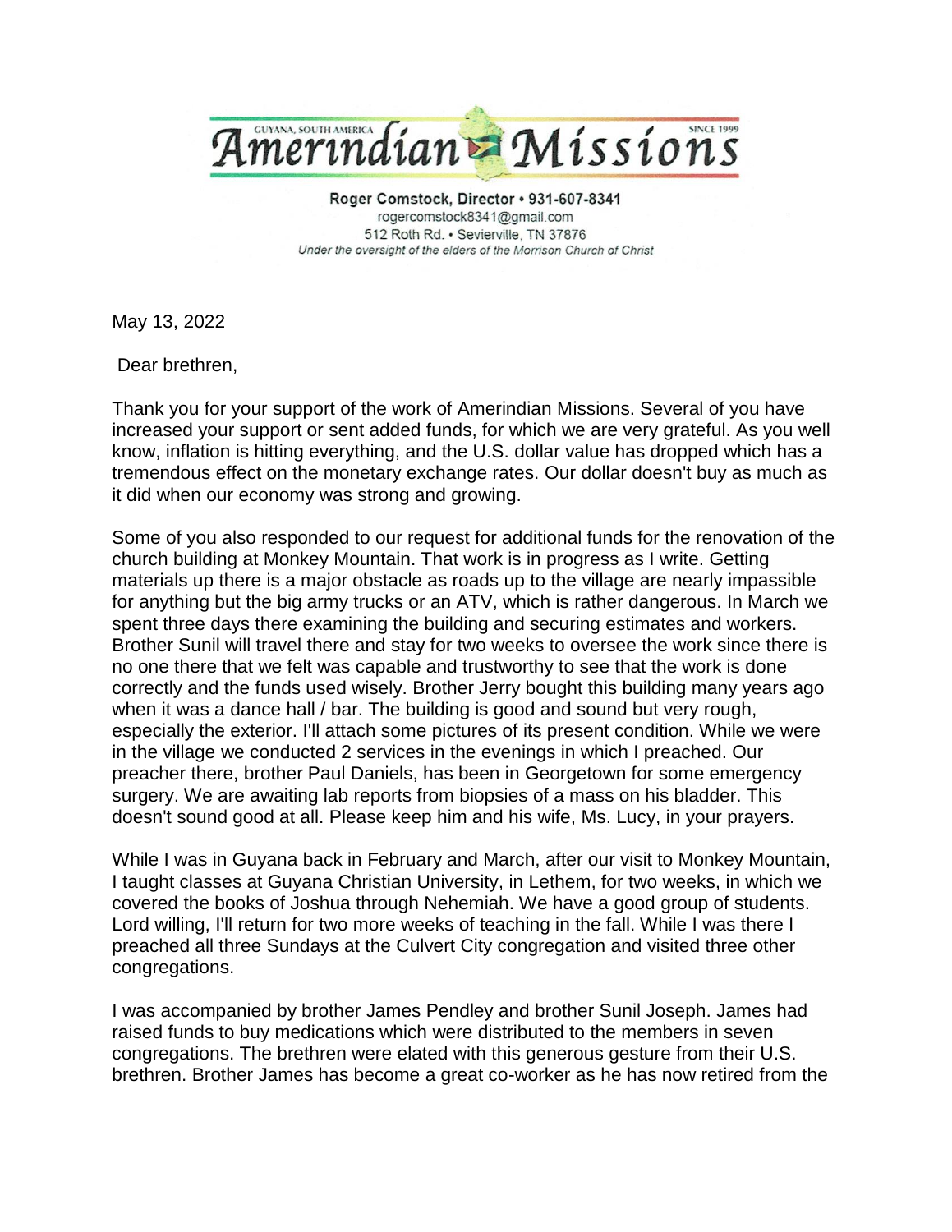Alabama DOT. He is committed to giving a great deal of time to the work in Guyana and has raised his own support to be able to continue the work he loves.

While we were there in Lethem we conducted a preacher workshop that was very well attended by the preachers in the southern region. I saw no need to pay the travel expenses for the preachers in the northern area just for a one-day seminar. I believe we had eighteen of our preachers in attendance. We challenged them with some goals for each preacher and encouraged them to be building the congregations with the hope that they will become self-supporting. We had a good discussion time about some of the problems they face and some of their concerns. Unfortunately, there still remains some confusion about the role of Amerindian Missions, but those concerns were addressed and clarified. We provided five meals for all the preachers since some of them had to stay over two nights due to travel time. We also provided for their travel expenses.

We also had to replace two of the motorcycles we provide for some of the preachers, and this fall we'll need to replace two more. Some of these motorcycles are nearly ten years old and conditions there are very hard on the bikes. The preachers are responsible for regular maintenance, but we take care of any major repairs. The two we replaced were old and would have cost more to repair than they were worth. We are grateful to the Red Hill church for providing funds specifically for motorcycle repairs. If any of you would be willing to help purchase these next two motorcycles which we'll need to replace this fall, your help would be greatly appreciated,

We are now supporting 23 preachers, so any increase or additional help you can give for motorcycles or building renovation would be a tremendous help to continue this good work in Guyana.

We are now planning our first campaign since the Covid Pandemic started over two years ago. We're planning to go to the village of Morakabai, in the northern area. brother Derrick John is the preacher there and he is anxious for us to come, as are several villages asking us to come. He is also the toshao/mayor and law enforcement of his village. We now have three preachers who have been elected toshao in their villages, which shows their leadership and prominence in the villages. We do not have a firm date yet for the campaign, but the date will most likely be in September or October. Lord willing, I will again go teach at GCU for two weeks on the tri, as I have before. If anyone in your congregation would like to go, we'd be happy to have them come along. Morakabai has a nice guest house with running water and electricity and it will house most of us. It is a beautiful village which requires a beautiful two-hour boat ride to get there. Anyone wanting to go is required to be vaccinated for Covid and produce proof of a negative PCR test within 72 hours of traveling and then another test in order to come back home.

It is hard for me to express the depth of my gratitude to you all who support this good work which brother Jerry Davidson started about 25 years ago. Though I had worked with brother Jerry since 2006, I had never taken on directing a mission effort like this, even though several times in the past brother Jerry had asked me to take it on. You who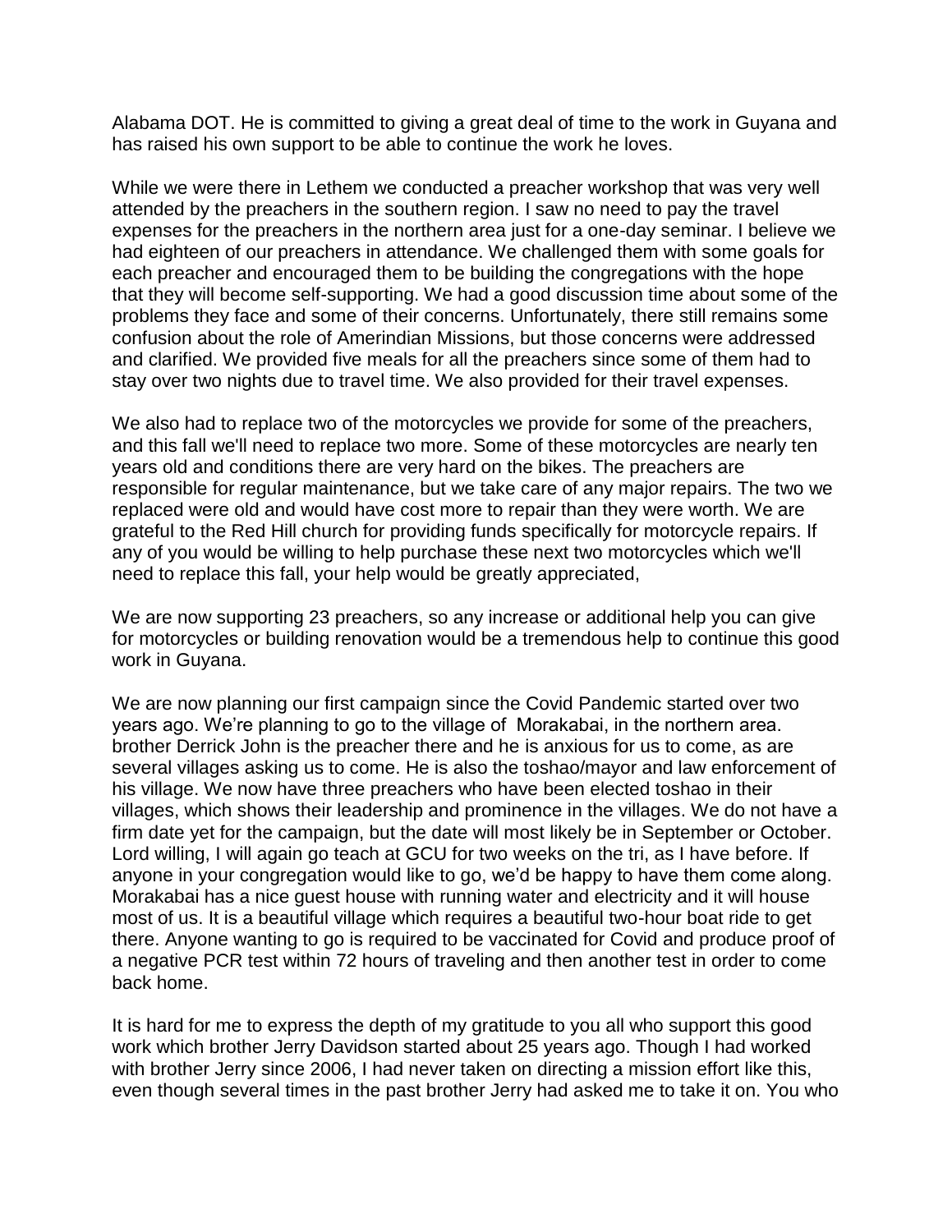support this work have made it a total joy and a highlight in my life service in the kingdom. I am very blessed to be part of this work. I am grateful to the Morrison church elders for being willing to oversee our work. As the full-time preacher here at Gatlinburg I am not able to be gone much for the purpose make reports and recruit new workers and new congregations to help support the work. I greatly appreciate the support of the Gatlinburg church for allowing me to be gone to Guyana about 6 weeks each year and they cover my expenses for one trip per year. I don't take any wages from Amerindian Missions which allows more of your funds to go directly to the actual work. We are now supporting 23 preachers, we added two more while we were there in March. I am proud of our preaching brethren in Guyana, we have a great group of dedicated men. I can assure that they are not getting rich on what we pay them.

Thank you again for your continued support and prayers. Please feel free to contact me if you have any questions. My contact information is at the top of the first page letterhead.

Gratefully in Christ's service,

## *Roger Comstock*

Roger Comstock, Director of Amerindian Missions

p.s. Many of our building of not had much maintenance in a long time. **See the pictures on the next page.**